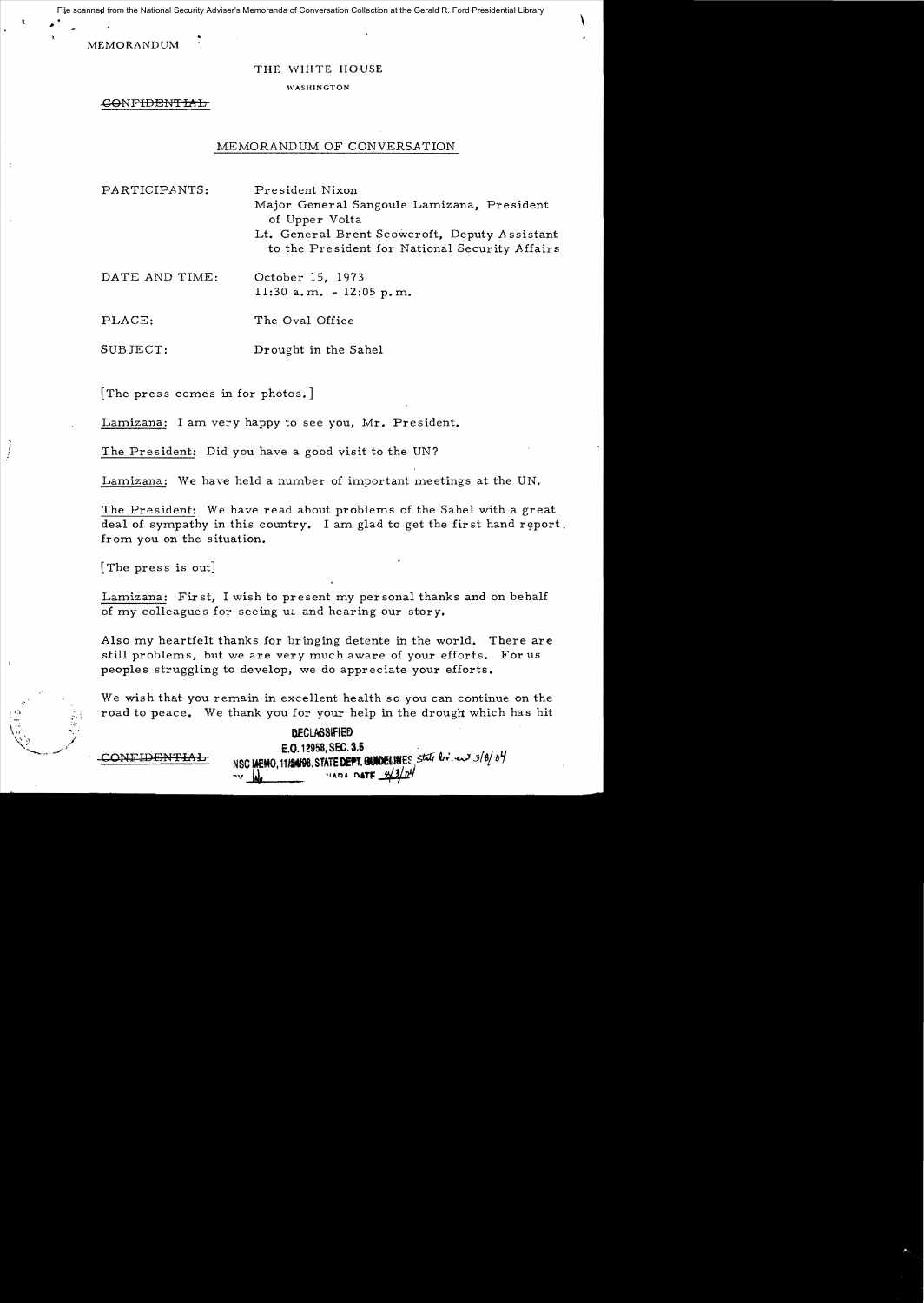### -CONFIDENTIAL 2 2 2

us over the past five years and especially this last season. The effect has not yet been felt this rainy season because we are still planting, but our farmers are less discouraged now.

I want to express our appreciation for the U. S. Government sending us food, feed and transportation. Also on behalf of our population of over 20 million.

With regard to the prevailing situation, here is an historical sketch: Between 1920 and 1930 there was a similar drought. The last seven years were about the same. In 1972 the rain was low and in 1973 it has been disastrously low. Production fell 20 to 50 percent. In cattle, the situation accommodated to 1972 when the wells dried up and the rivers; people lost 50-70% and in Mali and Mauritania some places lost 80-100 percent. Where some people couldn't reach water, they were wiped out.

A s a result, the heads of six countries met in March to coordinate the assistance coming in and to plan economic measures. In September we met again to draw up an action program. There are a number of projects to be carried out if we are to save this part of Africa. The desert keeps advancing, and if we don't coordinate our efforts and work hard, it will come right down to the sea.

Speaking of the wide range of projects, they include emergency and 10ngrange projects. The six countries have gotten together a' fund of about a billion dollars. We have begun projects of irrigation, health, etc. We have also started research into the causes of the drought so it can be countered.

In addition to these projects, there is great need for emergency supplies for this year into next. In Niger, the deficit is 300,000 or double. There was virtually no harvest this year. What few crops came in were eaten by caterpillers. All the rest are in a similar situation. It is really unprecedented.

There is a scientific meeting next month in Dakar. I hope they can figure it out. I also hope that U. S. satellite pictures will help us assess the situation. In addition to malnutrition, any disease has especially severe effects, especially on the old and children. The six countries have asked me to bring this situation to the UN and to ask you what the U.S. can do with food. We must figure how to apportion everything. I want to thank you very much for what you have done.

£

# COMEIDEMTIVP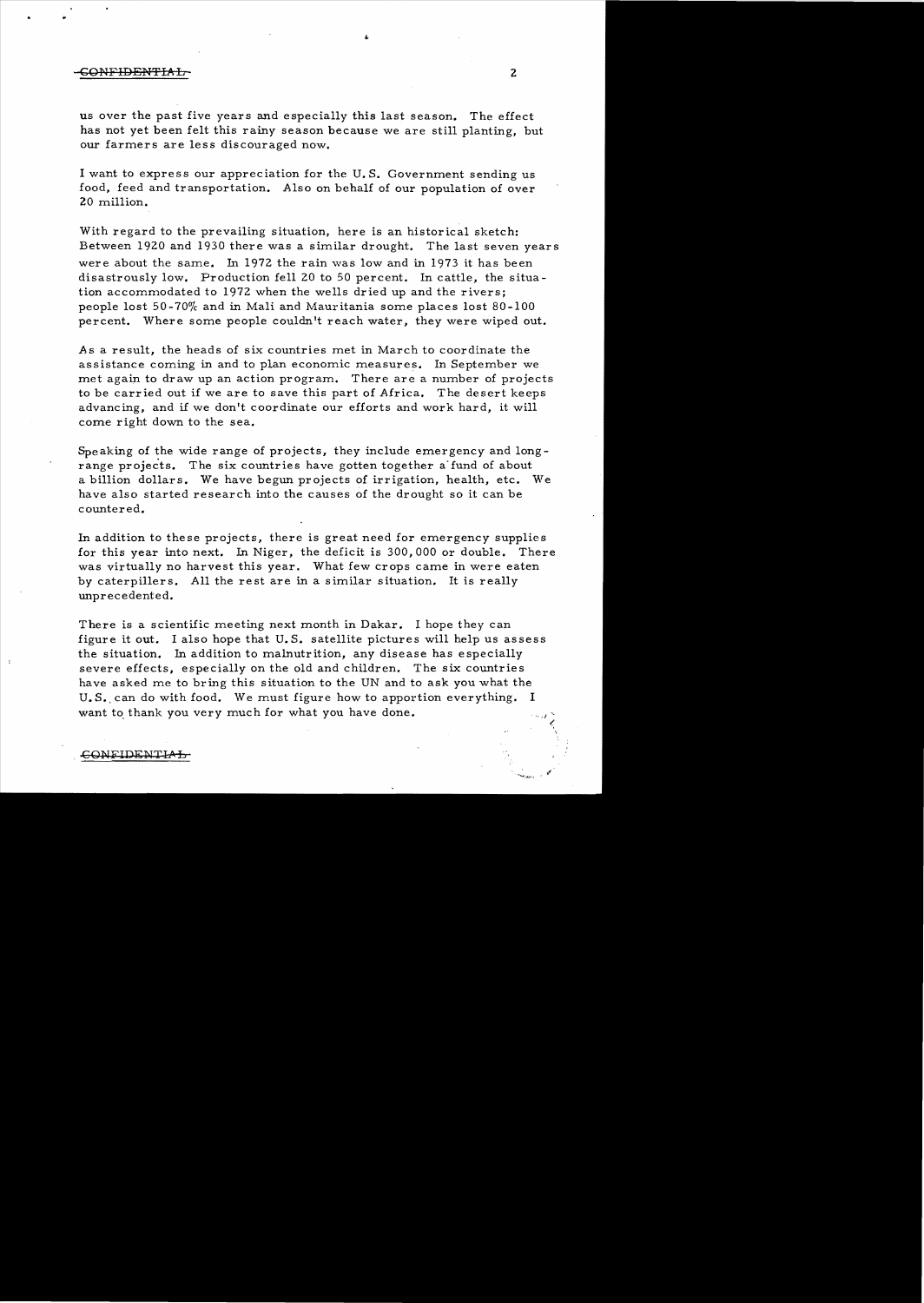#### confidential and service of the contract of the contract of the contract of the contract of the contract of the contract of the contract of the contract of the contract of the contract of the contract of the contract of th

The President: I received a full report from Maury Williams. Our hearts go out to you. As a sign of this, there is substantial private effort in addition to our governmental effort. For example, Mrs. Nixon is working on a project of relief.

Lamizana: Speaking of additional efforts by the United States, I want to convey thanks from me and all the others for the U.S. interest and Mr. Williams and the private groups' efforts.

The President: I wish we could do more, but as you know, there is always more demand than funds. I am requesting  $$150$  for Nicaragua, the Sahel, and Pakistan. I hope Congress will act quickly and that will give us additional funds to help in this disaster.

In addition, Williams will be working on recommendations for emergency measures. Those recommendations will get every sympathetic consideration from me  $-$  grain, etc.

Your emphasis on long-range analysis is very important. I will instruct our experts to work with others to look into it. It is a difficult problem. Rainmaking, for example, hasn't worked too well.

We want to help -- with vehicles and whatever we can do.

If you and your colleagues discuss with Williams, I will do my best to get cooperation within the government, the private sector, and with the UN. In other words, we will do all we can within our limitations. I wish I could do it more instantly, but the President can be assured I will take a personal interest to try to get support in Congress for ongoing programs for the future.

Lamizana: My thanks to Mrs. Nixon for working with the Administration wives.

 $\mathscr{S}$  .  $\epsilon$  and  $\epsilon$  .  $\langle \cdot, \cdot \rangle$  . A

# CONFIDENTIAL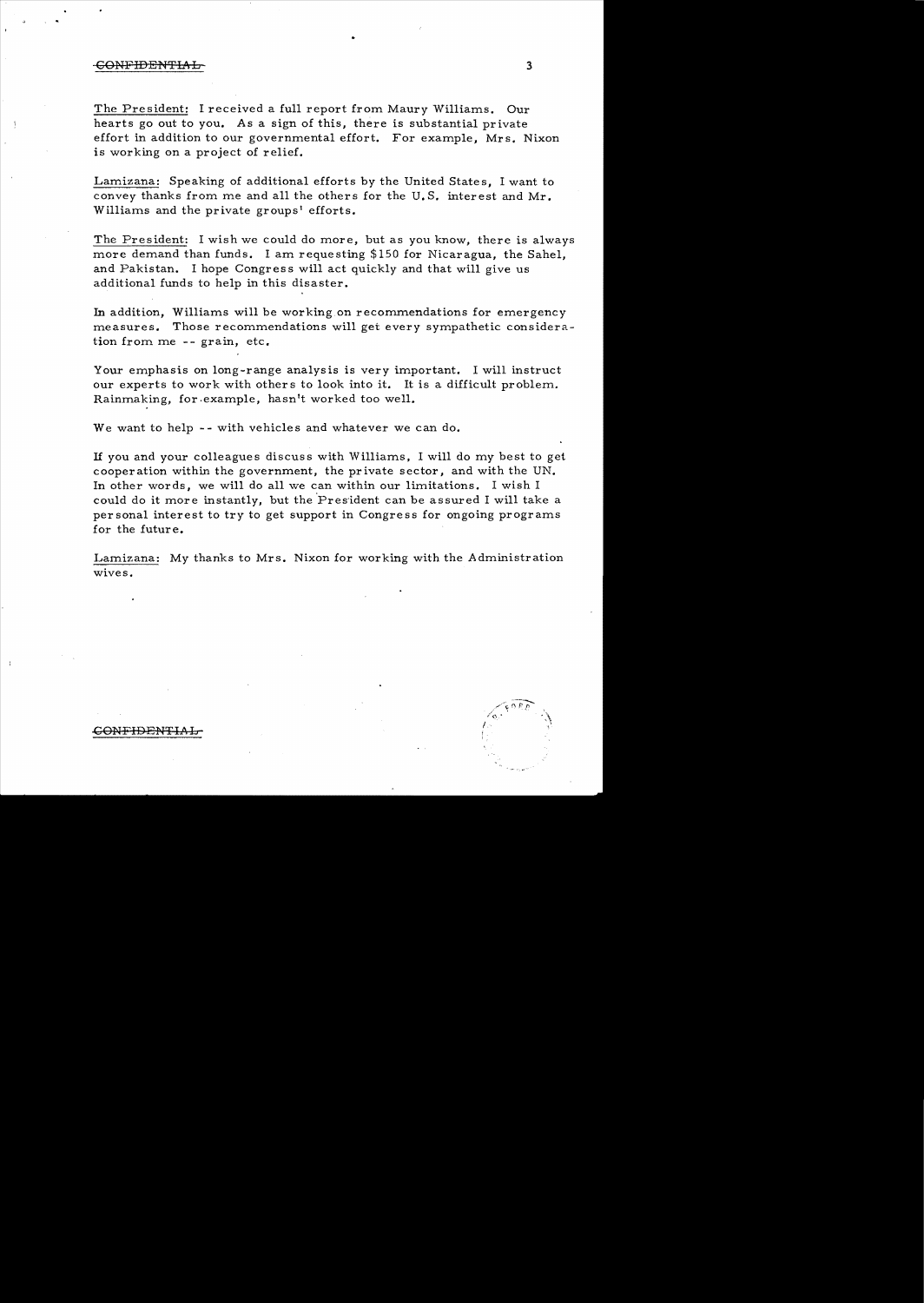$9.8048817$ Em73J Pro-Lannizana 1500T  $1!304205$ Ver 109 pm & 1090 (K We have holl a the mystimit mity of VN (a) e home would don't pohlow small is / specit <u>गउट</u> Princent chal of sympathy in this worth . I would be a former intraction First priest my present thanks on beholf an villiages privien us + marin m creation detates in carel. Still problems, but has un madament d'open éfforts la une par peoples stay gly to dlings, we do aggress with your effects. au demand de la mondiale de la mondiale you for you halp in the 'element which has but is own pret s yes + espicially this last scarce. Equit not get felt this raming scars breme stat almée int au pouvrie bez chicomique 1 m Want & expres are appointed for Ulgarant senting tro food, feed on thousant around to half Pomi / spullation of mes 20 mil. ospelyme &"premaling Lett, but is hosteried shortch. Bit 1920-30 Than was principal champed. Let ? yes un donte Anna. In 22 rain visos low + 23 bracitrady low- Production fell 20 to 50% In cattle, set accumulated to 72 when wells draid + 27 + rains, peppe la2 50-20 % + m malix marine para place 60-100 %. When come couldn't reach worth, wiged cent. Breacht, heads of 6 meet in Unarch to small assistance commi moi y plan dover measures. Inseppt and methogon to cheer up a tri process Plan and ant of property to be consultant if

**DECLASSIFIED** E.O. 12958, SEC. 3.5 NSC MEMO, 11/24190; STATE DEPT. GUIDELINES, STATE DEV. CAN D/B/DY **MARA DATE**  $-3/3/04$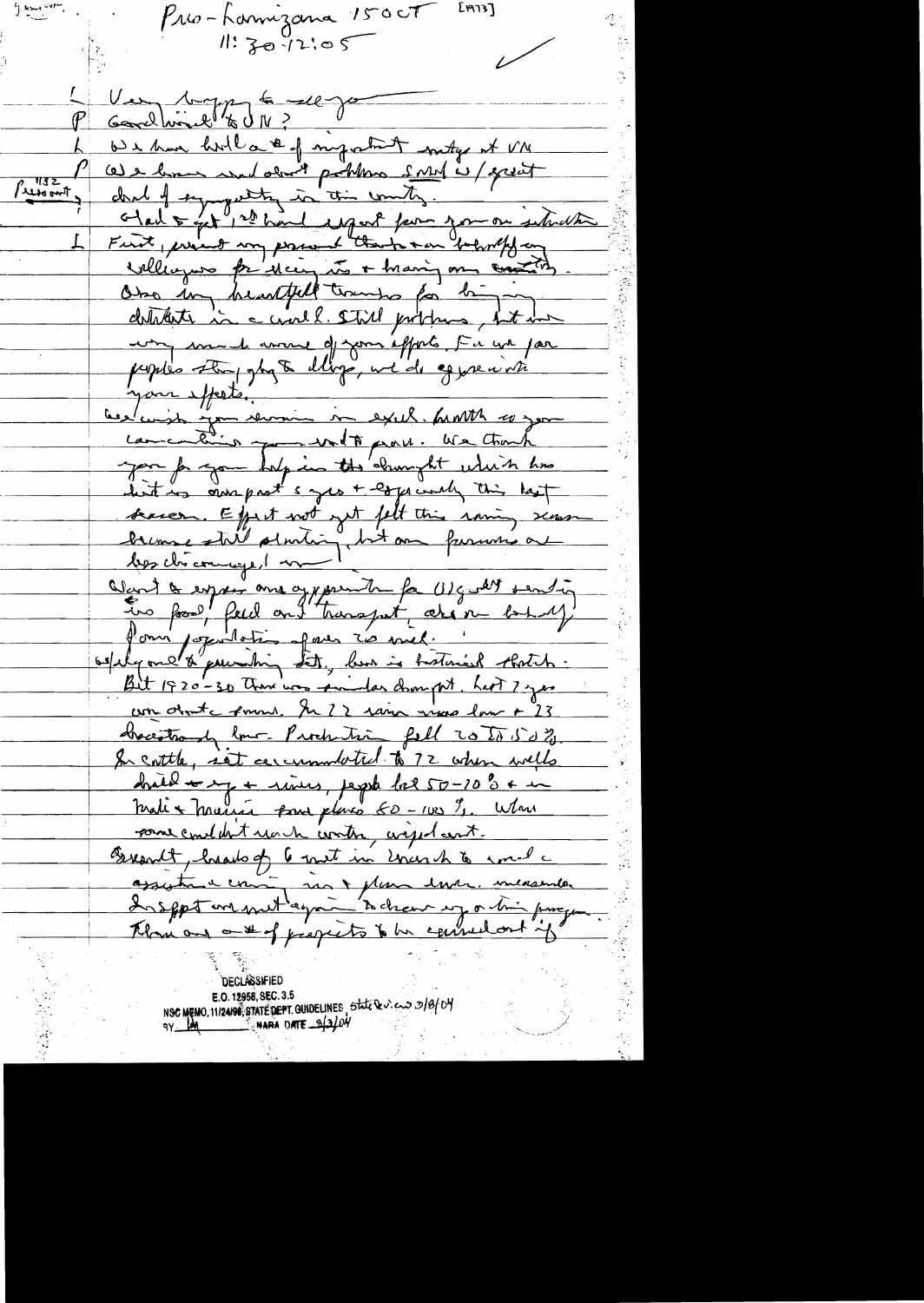dublany<br>**Milled** College au ces à son trois juiff après s'h client filthe sea Speking of a winde some of forgette, they will exame example Wind into caus of c drowth to it can be Connatived. ter arbetet ; those pageals than is good wind for emery is 1300, our or drawbe. There were writingly we have This year. What for crops came in wir when by catupillons, alle restaur in sumilar retration it its half impreventured. Dos Sumbju with most month in Daken, I bye then can jugene it ant also hope US satisfied pretire will help and assess a situation haddeth to matematication, and desires has esported course yperto, espon old + cerithens The 6 have a bil me to king this sit. XUNX \* osb you what US com diw/food, we must bonne prime home to opposite anonytte I wel full up it pare Wine, Our hearts of out \* joint Co sign j'ttein, there is suffortanted private is working on a pipeit of ulif. Symphing of additional effects by US, Thanks by my allottes fa US introst + Wine + princte george effects. more demande tran ponde. I om requesting 150 for the Salah Pok. Il have Croy avillant finnestig<br>a that smill gent no additional from to the fact